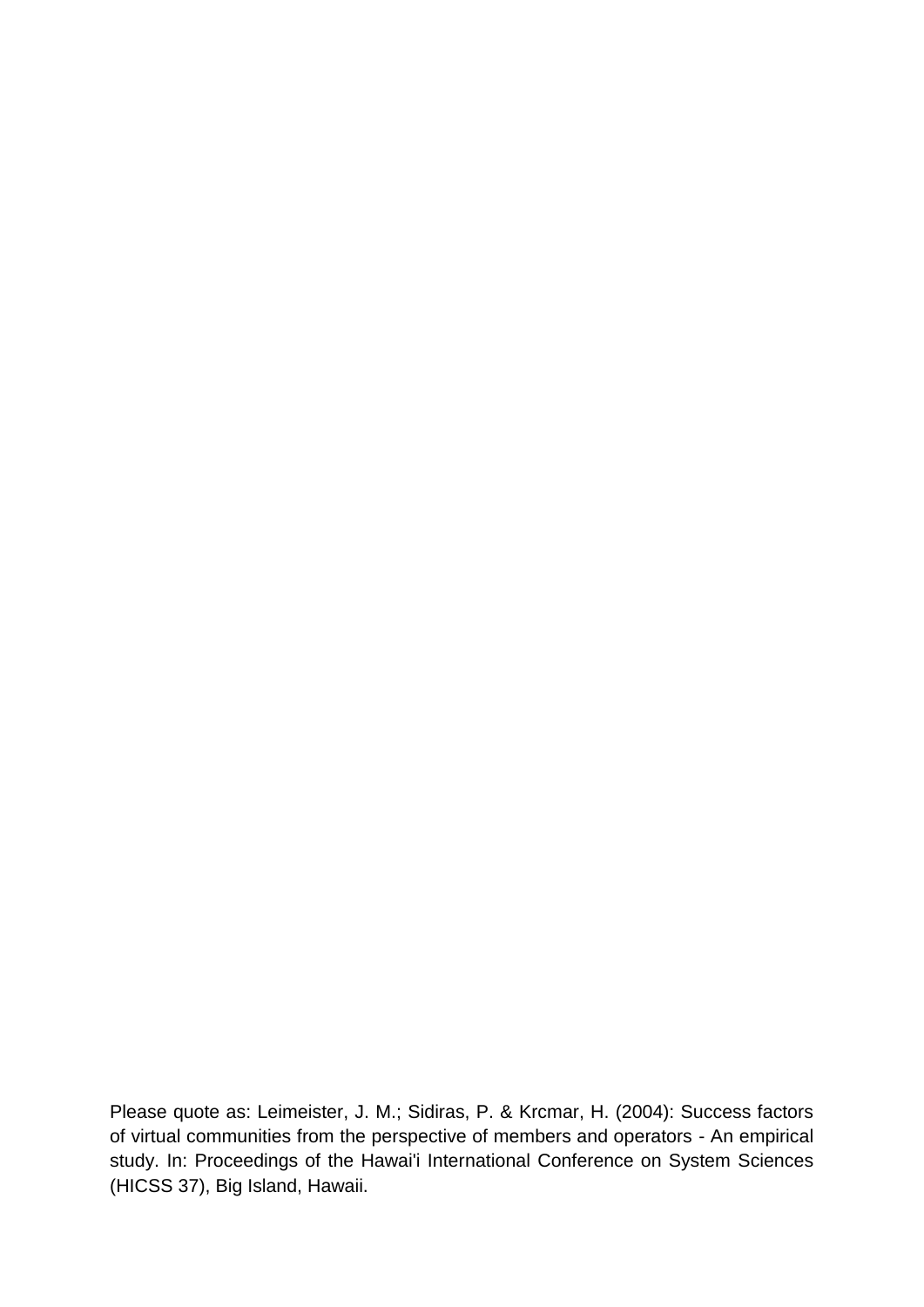# **Success factors of virtual communities from the perspective of members and operators: An empirical study**

Jan Marco Leimeister, Pascal Sidiras *Information Systems Department Hohenheim University Germany*

#### *Abstract:*

*Virtual communities have been the focus of research for some time. However, while many studies provide recommendations on how to build, extend and manage virtual communities, few verify the success factors they consider essential for virtual communities. Conclusions made regarding basic preferences and distinct priorities of different stakeholders in virtual communities have not been empirically substantiated. This study uses an online survey of members and operators of virtual communities to evaluate success factors discussed in the literature. Incongruences between members and operators are identified and analysed. This research gains first empirically validated insights into success factors for establishing and managing virtual communities. The study results are summarised in ten hypotheses.* 

*Key words: virtual community, success factors, onlinesurvey, hypotheses on how to build and manage virtual communities*

#### **1. Introduction**

 $\overline{a}$ 

Virtual Communities<sup>1</sup> have opened a broad field of research during the last years. Although numerous researchers have studied this research object [1-7], backgrounds, approaches and objectives of the studies differ significantly. The objective of this research is to evaluate success factors for virtual communities that have often been postulated in scientific literature and evaluate their practical importance from the perspective of members and operators of virtual communities. Based on this evaluation, deviations are identified and analysed. The results provide empirically validated insights into developing, introducing and managing virtual communities.

The paper is structured as follows: Section 2 provides operational definitions and an explanation on the background for the study. A set of success factors for virtual communities as found in literature and as identified by conducting expert interviews is presented. Section 3 describes the methodology used in this study. Details on data collection are provided in section 4 and

Helmut Krcmar *Chair for Information Systems Technical University of Munich* 

*Germany* 

in section 5 the results of the data-analysis are presented. This paper concludes with a discussion of study results and an outlook on possible future research themes. A list of the success factors (divided by target groups and ranked by importance) is provided in the appendix of the paper.

# **2. Definitions and Reference Framework**

#### **2.1 Virtual Communities**

For various reasons, no common agreement on the definition of the term "virtual community" could be identified in the literature [9]. First, virtual communities are a multidimensional research object which can be analysed from various perspectives including psychology, administrative science or computer science. The discipline initiating the study tends to define the term virtual community according to its scientific body of knowledge. Secondly, the phenomenon of popular words, so-called "buzz words" used in this area obscures a clear differentiation between scientific terms and jargon [5]. The current study is based on the following working definition:

*A virtual community consists of people who interact together socially on a technical platform. The community is built on a common interest, a common problem or a common task of its members that is pursued on the basis of implicit and explicit codes of behavior. The technical platform enables and supports the community's interaction and helps to build trust and a common feeling among the members***.** 

# **2.2 Dimensions to categorise virtual communities**

Similar to the diversity of definitions of the term virtual community, there exists a high diversity of dimensions used to categorise virtual communities<sup>2</sup>. Despite the large number of dimensions, researchers argue that many existing virtual communities cannot be categorised unambiguously. On the one hand, the reason for the difficulty in categorization may be due to the particular specification of the virtual community. For example, a

<sup>1</sup> Synonymous to "Virtual Community" the term "Online Community" can be used.

 $\frac{1}{2}$ For an overview see also [10].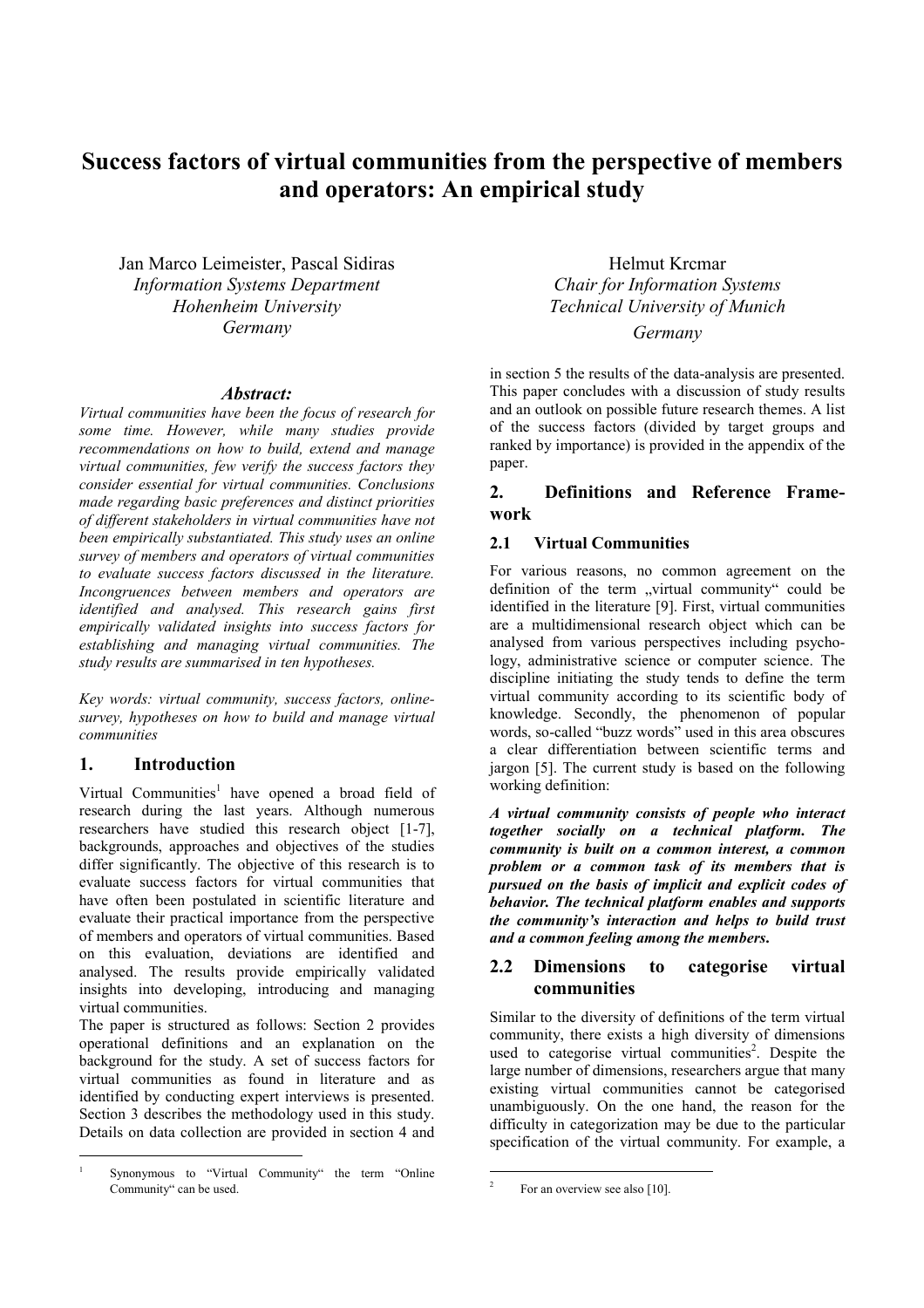community for breast cancer patients with a regional focus can be classified as a geographic community, because of the regional focus, as a demographic community, because of the focus on women, and as a theme-centered community as the focus is issues related to breast cancer<sup>3</sup>. Conversely, the difficulties encountered in attempting to categorise virtual communities might be caused by the fact that the existing categories are overlapping [12].

In order to keep the field of virtual communities used in this study as broad as possible and to be able to categorise virtual communities unambiguously, this study uses the financial interest of the operators of the community to categorise virtual communities. Therefore, in this study, commercial and non-commercial communities are distinguished.

#### **2.3 Success Factors**

Research on success factors generally focuses on the search for methods and models that explain success (of companies) and how to maximise it. Studies attempt to give recommendations – as detailed as possible – on how to provide and use resources in an ideal way. The recommendations are often insufficient as the number of influencing variables is high and the correlation between the variables is extremely diverse. Rather, research on success factors aims at formulating guidelines that can be influenced by the operators and that result in a strategy which is expected to be successful. [8]. Such orientation principles do not claim to fully explain all correlations, but try to give new ideas for the conception of approaches that might be more effective. In order to evaluate factors which contribute to the success of virtual communities, the study authors first summarize<sup>4</sup> success factors of virtual communities as found in literature and subsequently evaluate them according to their importance for operators<sup>5</sup> and members of virtual communities.

#### **2.4 Success factors of virtual communities**

A review of the literature revealed a great diversity of factors which influence the success of virtual communities. With regard to the evaluation of these factors, this study differentiates between member- and

 $\overline{a}$ 

operator-oriented success factors. All together, 32 factors were identified: 26 were presented to members of virtual communities and all 32 to the operators (the six factors that are merely operator-oriented are highlighted gray in Table 1). The success factors have been reviewed, expanded and adjusted following the results of a Delphi study<sup>6</sup> conducted among experts in the field of virtual communities. The Delphi study also tested potential correlations between the success factors. Table 1 gives an overview of the success factors. To be able to identify the success factors more easily, an identification number was assigned to each factor.

| Success Factors (in order of appearance in the questionnaire)                                  | $ID +#$        |  |
|------------------------------------------------------------------------------------------------|----------------|--|
| Reaching a high number of members within a short period of time                                | 1              |  |
| Building trust among the members                                                               |                |  |
| Evolution of the community according to the ideas of its members                               |                |  |
| Offering up-to-date content                                                                    | $\overline{4}$ |  |
| Offering high-quality content                                                                  | 5              |  |
| Appreciation of contributions of members by the operator                                       | 6              |  |
| Assistance for new members by experienced members                                              | $\overline{7}$ |  |
| Establishing codes of behavior (netiquette/guidelines) to contain<br>conflict potential        |                |  |
| Supporting the community by regular real-world meetings                                        | 9              |  |
| Handling member data sensitively                                                               |                |  |
| Arranging regular events                                                                       | 11             |  |
| Intuitive user guidance                                                                        | 12             |  |
| Personalised page design of the community-site according to the<br>preferences of its members  |                |  |
| Establishing and supporting sub-groups within the community                                    | 14             |  |
| Integration of the members into the administration of the community                            | 15             |  |
| Fast reaction time of the website                                                              | 16             |  |
| Stability of the website                                                                       | 17             |  |
| Price efficiency of offered products and services                                              | 18<br>19       |  |
| Encouraging interaction between members                                                        |                |  |
| Offering privileges or bonus programs to members<br>Special treatment of loyal members         |                |  |
| Personalized product and service offers for members                                            |                |  |
| Focusing on one target group                                                                   |                |  |
| Continuous community-controlling with regard to the frequency of<br>visits                     |                |  |
| Continuous community-controlling with regard to member growth                                  | 25             |  |
| Continuous community-controlling with regard to member satisfaction                            | 26             |  |
| Defining sources of revenue as a starting condition for building a                             | 27             |  |
| virtual community                                                                              |                |  |
| Constant extension of offerings                                                                | 28             |  |
| Building a strong trademark                                                                    | 29<br>30       |  |
| Existence of an off-line customer club as a starting advantage                                 |                |  |
| Increase of market transparency for community members                                          | 31             |  |
| Sustaining<br>neutrality when presenting<br>and selecting<br>offers<br>to<br>community members | 32             |  |

Table 1: List of success factors found in literature with assigned identification numers, operator-oriented success factors (presented only to the operators for evaluation) are highlighted in gray.

 $\overline{a}$ 

<sup>3</sup> These categories are taken from [11].

<sup>4</sup> The extraction of success factors from literature is not covered in this paper, for more details on this see [13].

Some authors distinguish more stake-holders within a virtual community, especially when it comes to the organisation of a virtual community. Butler et al. [21] e.g. distinguish volunteers, equity holders and payroll employees and they state that each group has different motivations. Empirically identifying and addressing each of these groups is hardly possible in a brief survey. Therefore the authors desist from this differentiation for the purpose of this survey but acknowledge its role for continuative research.

<sup>6</sup> Cf. [13] Sidiras, P., *Erfolgsfaktoren virtueller Gemeinschaften.* Master Thesis at the Information Systems Department, Hohenheim University.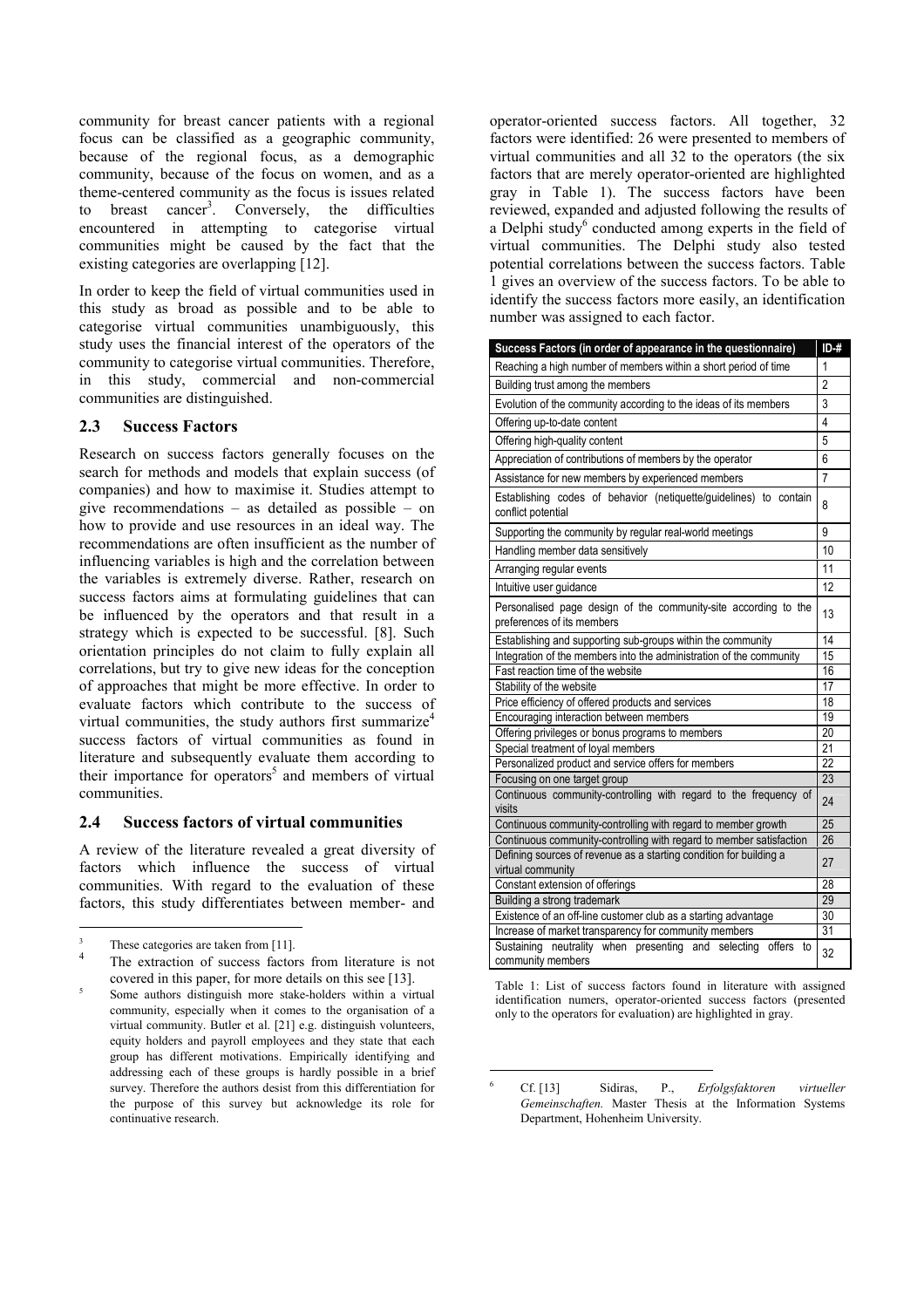# **3. Research Method**

Design and procedure of the study are built on the model of designing empirical studies of Nieschlag/Dichtl/Hörschgen [14], a known and widely accepted model in the German social sciences. This model was adapted to the current problem and irrelevant intermediate steps were removed.

For the data collection, an overview of virtual communities by Bullinger et al. [7] was used. The communities listed in this overview were used as a starting point and a call for participation for the questionnaire was posted in all of the still existing communities. Similar to the snowball sampling method, links to other communities were spotted. The additional communities were added and calls for participation were posted on them as well. Altogether, messages were posted in 160 virtual communities covering a wide variety of online communities in respect to both size Table 1: Overview of the survey's key data

| Department conducting the<br>investigation | <b>Information Systems</b><br>Department, Institute for<br>Business Administration,<br><b>Hohenheim University</b> |
|--------------------------------------------|--------------------------------------------------------------------------------------------------------------------|
| Timeframe                                  | 07/24/2002-08/19/2002                                                                                              |
| Method of data collection                  | Online-survey                                                                                                      |
| Universe                                   | n. s.'                                                                                                             |
| Number of persons surveyed                 | n. s. <sup>8</sup>                                                                                                 |
| Sample                                     | members: 644<br>(434 male and 210 female)<br>operators: 73 (34 commercial<br>and 39 non-commercial)                |

and type of community $9$ .

 $\overline{a}$ 

Table 2 gives a short overview of some of the general conditions of the survey.

An online-survey, a special type of written survey, was chosen for data collection. The literature provides several detailed guidelines on how to build on-line questionnaires. Three basic principles are included in all of these guidelines: *Simplicity*, *neutrality* and *accuracy*. Regarding the operationalisation of these principles see for example [15].

Online-surveys as a subtype of written surveys are a special way of collecting data. When positioning a questionnaire on the internet compared to sending it out via mail or hand to hand distribution , it can be stated that "only" the medium through which the questionnaire is presented has changed. Choosing an online survey as a method to collect data, poses some important consequences for the process of the investigation and for the design of the questionnaire. For further details see for example [16] and [17]. In summary, some basic problems occur when conducting an internet survey: The universe of internet users is basically undefined [18]; the sample is self selective and therefore cannot be regarded as being representative, statements about "nonparticipants" cannot be made [18].

The questionnaire used in this study was structured, tested and consequently adapted to the needs of the specific audiences targeted in this study. For this purpose a pretest followed by a discussion with the test persons was conducted. In addition, an online-pretest was carried out that tested the content and the functionality of the questionnaire.

The field phase generated a little more than 800 questionnaires for data analysis. After sorting out incomplete or inconsistent answers, 745 data sets were available for analysis. By dividing the questionnaire into several parts (at least 2) and due to different groups of interviewees (users and operators, male and female, commercial and non-commercial, etc.), several starting points for comparing groups with regard to their statements became apparent.

On this basis, rankings of success factors (according to the different groups) were established. The differences between their arithmetic means<sup>10</sup> were tested and compared.

In addition questions referring to socio-demographic data as well as to internet usage and virtual community usage were analysed independently from the analysis of the success factors. The use of a bipolar verbal ordinal scale allowed members to express their agreement or disagreement with the statements (see figure 1).



Figure 1: Bipolar ordinal scale and re-interpretation into numbers.

<sup>7</sup> No exact number, theoretically all members and operators of virtual communities worldwide. 8

Can only be defined approximately by the number of visits on the online-survey, approx. 3.500 visits

<sup>9</sup> The communities covered in the study include:- Gaming-communities (e.g. Gamestar (online community of a German-speaking Computer-Game magazine), PlayersCommunity (www. playersconvention.de), etc.), -Customer Communities (e.g. BMW, Audi, Dell, Ebay, etc.), -Lifestyle-communities (e.g. metropolis.de (Germany's largest lifestyle-community with 1.5 mil. registered users), uboot.com, funworld.de, etc.), - Computing-/Coding-Communities (e.g. PDA-Forum, scripts.org, phpcoders.de, etc.), -Sports-communities (soccer (borussiaforum.de), basketball (schoenen-dunk.de), etc.), -"exotic" special interest communities (e.g. Community of dog-owners (hundeforen-info), etc., to name just few.

 $\overline{10}$ A statictically significant deviation from the means can only be proven by a suited test procedure. In this case a two random sample test for the difference of two aritmetic means (cf. for example [19]), level of significance (here  $\alpha=0.05$ ) was used.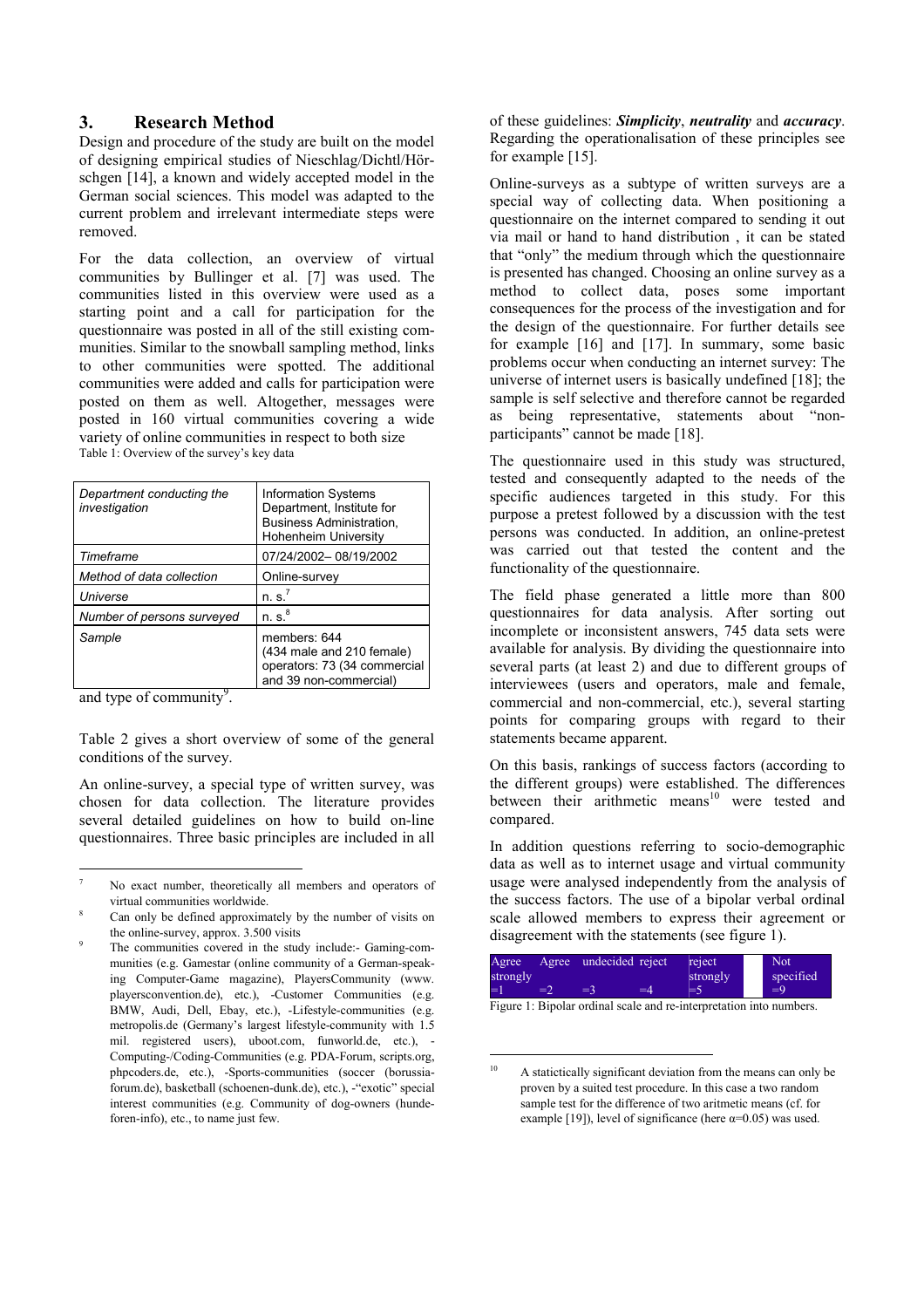For data analysis the scale was reinterpreted into a numerical scale (shown in figure 2) (regarding the procedure see for example [20]).

For the analysis the data sets were divided into six groups: members (all), members (female), members  $(male)$ , operators<sup>11</sup> (all), operators (commercial),  $(male)$ , operators<sup>11</sup> (all), operators (commercial), operators (non-commercial). In the following section these different groups will be compared with each other. Table 2: Key data and answers of the survey among members (male: n=434, female: n=210)

# **4. Analysis of the Empirical Results**

First an overview of the characteristics of the respondents is given. This is followed by a description

| CommerNon-                                                   |                                                             |
|--------------------------------------------------------------|-------------------------------------------------------------|
| cial                                                         | Commercial                                                  |
| 7.28                                                         | 6.13                                                        |
| 3.46                                                         | 2.68                                                        |
| 1.82                                                         | 1.26                                                        |
| 1.86                                                         | 1.32                                                        |
| Frequency of making statements in the community 2.09         | 1.72                                                        |
| Evaluation of the potential to make profit in the 2.84       | 2.97                                                        |
| Satisfaction with the evolution of the community (1=very2.03 | 2.15                                                        |
| 73.5                                                         | 76.3                                                        |
|                                                              | Table 3: Key data and answers of the survey among operators |

lata and answers of the survey among operators (commercial operators: n=34; non-commercial operators: n=39).

and comparison of the group of members with the group of operators.

# **4.1 Generic statements of the respondents**

Table 3 shows the responses of the members of the virtual communities to the question regarding how long on average they stay on the internet during free- and work-time. About half of the time online is spent in the respective communities. Of note is that female respondents spend a large portion of their online-period in their communities as compared to their male counterparts. On average, respondents were members of three different communities, a concentration in only one community was not observed. The frequency of both writing and answering messages in the discussion forum was higher for men than for women. Seldom did either group order products or services via their virtual communities. A reason for this could be that the members are unsatisfied with the evolution of "their" community. This assumption was refuted by the survey: both men and women stated their satisfaction with the evolution of the communities they had joined.

On average, female respondents reported being members of a community for 1.42 years and men 2.02 years. However, female respondents reported more intensive personal (unmediated) contacts than male respondents. 65.1% of the women, as compared to 52.5% of the men, acknowledged having personally met at least one other member. Although there are no comparable values, both values seem to be relatively high, showing that on average every second respondent, irrespective of sex, knows at least one other community member personally. When interpreting this result it could be concluded that virtual communities play an important role in establishing personal relationships.

The group of operators (addressees are persons who operate a community, not institutions or companies) can be subdivided into the group of operators with commercial interest and the group of operators with no commercial interest. The survey of operators produced the following results (in addition see Table 4). As expected, the length of time the operators were online was much higher than the length of time spent online by members. Interestingly, commercial operators spent less than 50% of their daily online time in their own communities which cannot be explained by the fact that on average they operate 1.82 communities. Noncommercial operators run 1.26 communities on average. Asking operators for an evaluation of their potential profits / potential revenues there is no clear result as the average score of 2.9 corresponds with the answer category  $\mu$  uncertain  $\mu$  – an answer given by both commercial and non-commercial operators.

As to reported satisfaction with the evolution of their community, on average both commercial and noncommercial operators indicated that they were

| <b>Survey among members</b>                                                                     | <b>Male</b> | Female |
|-------------------------------------------------------------------------------------------------|-------------|--------|
| Period stayed in the internet (hours/day)                                                       | 5.01        | 4.6    |
| Period stayed in the community (hours/day)                                                      | 2.27        | 2.2    |
| Membership in  communities                                                                      | 2.98        | 2.79   |
| Average time of membership (years)                                                              | 2.02        | 1.42   |
| Frequency of posting statements in the community 2.06<br>(1=more than once a day, 5=never)      |             | 2.54   |
| Ordering commercial products via the community 4.62<br>(1=more than once a day, 5=never)        |             | 4.63   |
| Satisfaction with the evolution of the community 2.27<br>(1=very satisfied, 5=very unsatisfied) |             | 2.3    |
| Share of members who know other community 52.5<br>members in real life (%)                      |             | 65.1   |

Table 4: Key data and answers of the survey among members (male: n=434, female: n=210)

"satisfied" with the evolution of their community (2.03 for commercial and 2.15 for non-commercial operators). The reported reasons for satisfaction with evolution included the growing number of members and the interaction between the members of the community. The

 $\overline{11}$ The term operator is used for describing the party that operates (runs and manages) a virtual community.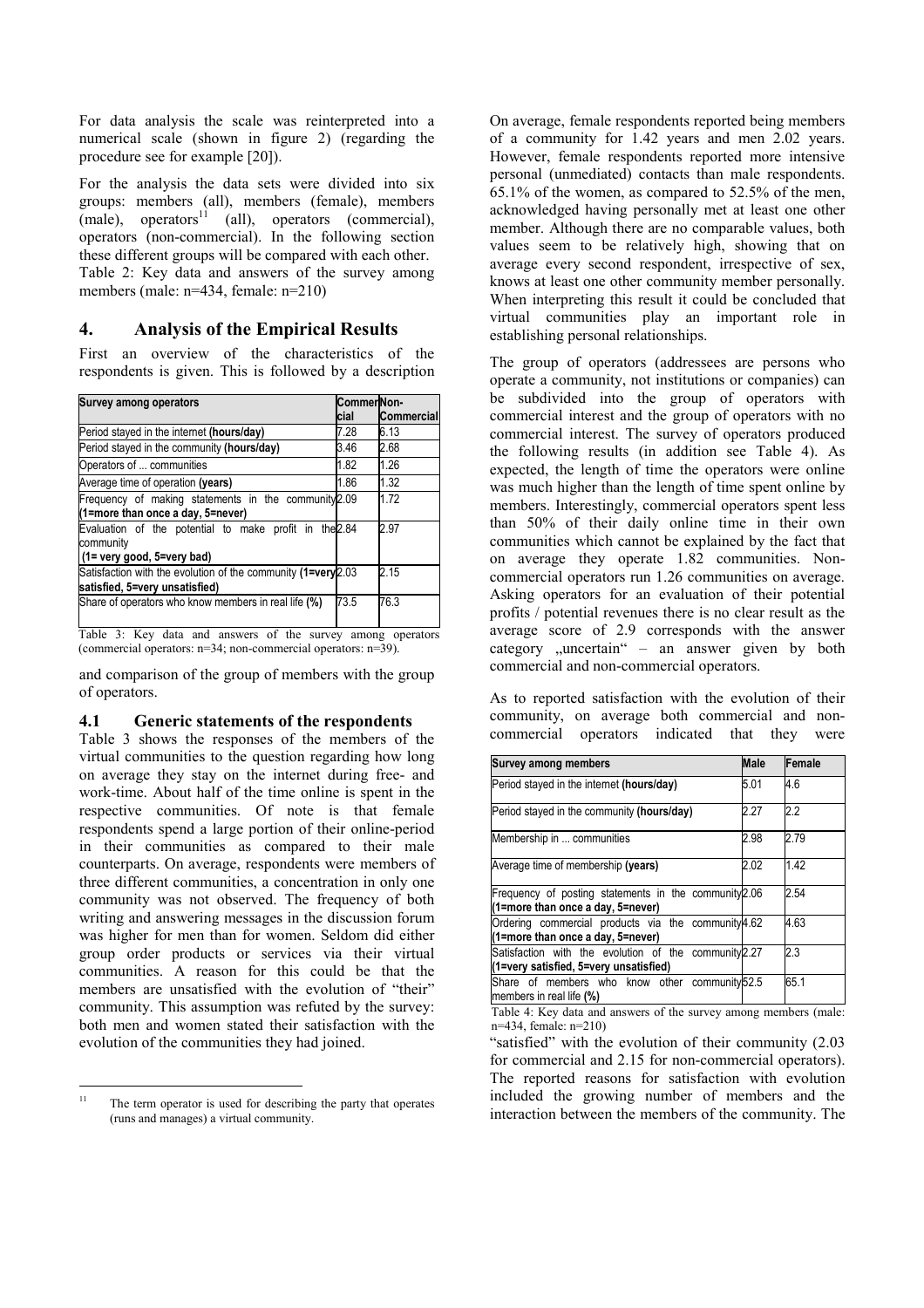percent of commercial (73.5%) and non-commercial (76.3%) operators who reported personally knowing members seems relatively high. An explanation for this might be that operators get to know members in real life when trying to organise community meetings.

A comparison between the statements of the operators and the members and an analysis of the deviations between the two groups will be given in sections 4.2 and 4.3.

# **4.2 Analysis of the success factors from the perspective of female and male members of virtual communities**

Table 5 shows the ranking of the importance of the individual success factors as they were perceived by all members. In addition, the table depicts how the success factors are ranked by male and female community members separately. In the last column of table 5 deviations between males and females are presented. The deviations that are significant are highlighted in yellow.

The ranking shows that in the perception of the members the *handling of member data sensitively"* is the most important factor contributing to the success of a virtual community. This is followed by more technical success factors such as stability and reaction time of the website. It is of interest to analyse which success factors were ranked differently by men and women. These differences are discussed in the following paragraphs.

Significant deviations (level of significance  $\alpha$  > 0.05) between males and females and therefore different evaluations of the importance of specific success factors were measured in eight cases (see table 5, deviations are highlighted in red).

The success factor *"supporting the community by regular real-world meetings"* was evaluated as mediumimportant by both men and women although women (mean 2.69) rated it of slightly more importance than men (mean 2.91). This same situation exists e.g. in traditional self-help groups where female participants generally outnumber males. In contrast, the success factor *"encouraging interaction between members"* was evaluated to be more important to men than to women (mean of 1.99 compared to mean of 2.6). Therefore, although real-world contact between community members is less important to men than to women, men in this study seem to take virtual interaction more seriously than their female counterparts . This result supports the assumption that women have a higher inhibition threshold with regard to communication within the community than men<sup>12</sup> whereas men attach

less importance to the "real-world" advancement of the relationships built in the community than women do (as a supplement see table 4 in section 4.1).

These results could indicate that women might possibly use the community to make new contacts that can be intensified in the real world. Men, on the other hand, focus on the process of making new contacts but not necessarily intensifying them.

The highest deviation between male and female community members can be observed when comparing the ratings of the success factor *"existence of an offline customer club as a starting advantage".* Female community members ranked this success factor of significantly more importance than did males. Although this factor was ranked lowest by both groups, the higher rating given by women supports the previously discussed assumption that women desire off-line contact with other members.

Regarding the success factor *"integration of the members into the administration of the community"* , (involvement in tasks that only affect the virtual community and its administration), the picture changes again: Men clearly evaluate the importance of the participation in administrative tasks (and similar tasks like facilitating a forum) higher than women do (mean of 2.72 compared to mean of 2.94).

Summarising the previous paragraphs, it is noticeable that success factors regarding "off-line" communication and "off-line" interaction are evaluated to be more important to female respondents than to male respondents. Success factors relating to interaction within the community such as posting contributions and performing a task within the community were rated as being more important to male respondents than to female respondents. This insight is supported by answers to the overall questions such as the share of personal contacts that evolved from the community or the frequency of posting messages (see 4.1). It is also backed up by the analysis of answers to open questions asking for explanations for user satisfaction with the communities and for personal contacts emerging from the community.

 $\overline{12}$ Which is supported by the fact that women post a lot less messages within the community than men, see 4.1.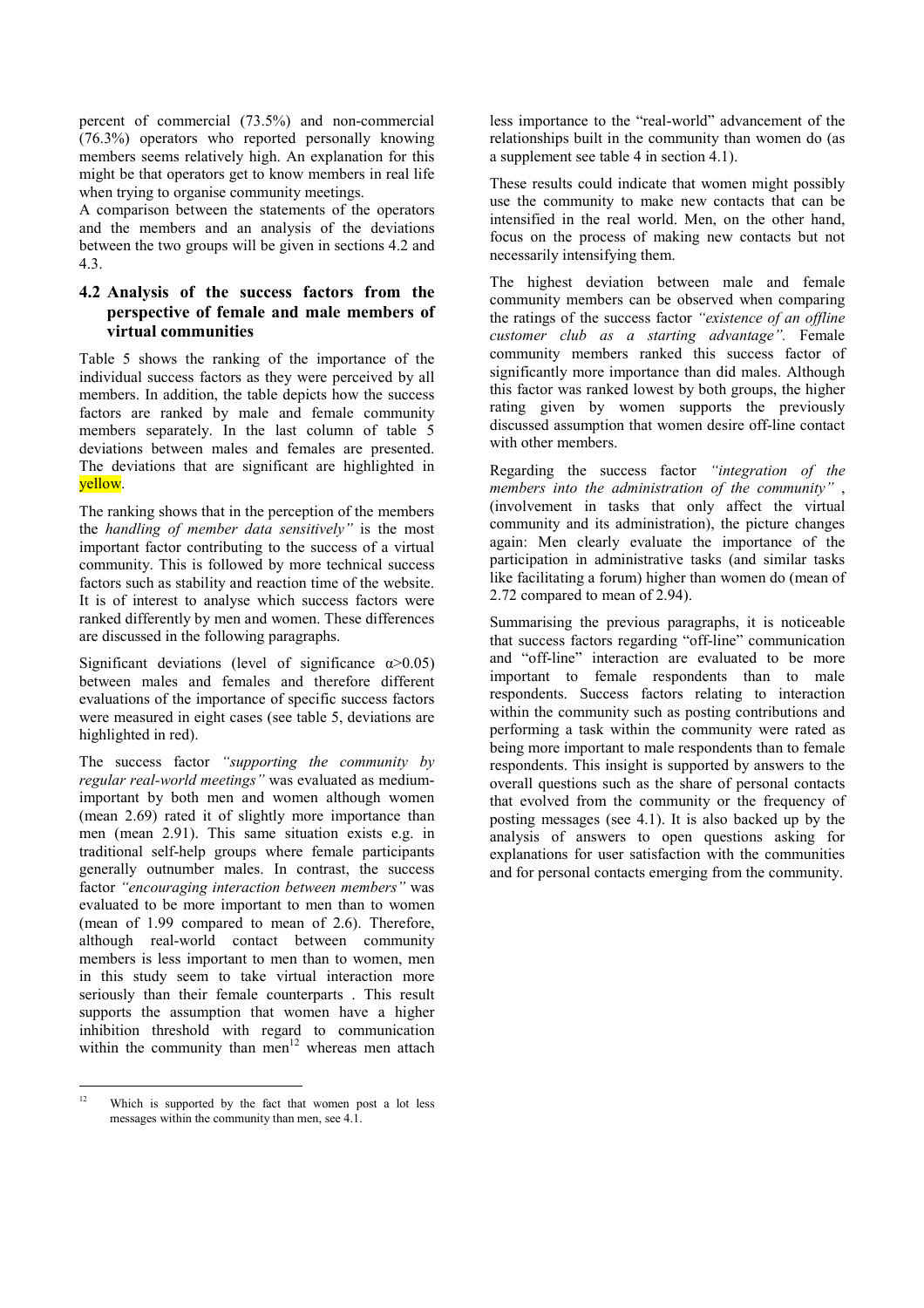| Overall          | <b>Success factors</b>                                                                                   | Overall mean Mean |            | Ranking         |           |                          | Mean male Ranking male Deviation males vs. |
|------------------|----------------------------------------------------------------------------------------------------------|-------------------|------------|-----------------|-----------|--------------------------|--------------------------------------------|
| ranking          |                                                                                                          |                   | female     | female          |           |                          | females                                    |
|                  | Handling member data sensitively                                                                         | 1.34379906        | 1.2572816  |                 | 1.3851508 |                          | 0.12786921                                 |
| $\overline{2}$   | Stability of the website                                                                                 | 1.44968553        | 1.4611651  | $\overline{2}$  | 1.4441861 | $\overline{\mathcal{L}}$ | 0.01697905                                 |
| $\overline{3}$   | Fast reaction time of the website                                                                        | 1.59177215        | 1.4852941  | $\overline{3}$  | 1.6401869 | $\overline{3}$           | 0.15489282                                 |
| $\overline{4}$   | Assistance for new members by experienced members                                                        | 1.77708006        | 1.75845411 | $\overline{5}$  | 1.7860465 | $\overline{4}$           | 0.02759240                                 |
| 5                | Establishing codes of behavior (netiquette/guidelines) to 1.78144654<br>contain conflict potential       |                   | 1.7378641  | $\overline{4}$  | 1.8023256 | $\overline{5}$           | 0.06446148                                 |
| $\boldsymbol{6}$ | Offering up-to-date content                                                                              | 1.8984127         | 1.87378641 | $6\overline{6}$ | 1.9103774 |                          | 0.03659095                                 |
| $\overline{7}$   | Offering high-quality content                                                                            | 1.90734824        | 1.99029126 |                 | 1.8666667 | $6\overline{6}$          | 0.12362459                                 |
| 8                | Encouraging interaction between members                                                                  | 2.04651163        | 2.16326531 | 10              | 1.9901478 | 8                        | 0.17311753                                 |
| 9                | Evolution of the community according to the ideas of its 2.06785137<br>members                           |                   | 2.02020202 | 8               | 2.0902613 | $\overline{9}$           | 0.07005926                                 |
| 10               | Building trust among the members                                                                         | 2.09191759        | 2.03883495 | 9               | 2.1176471 | 10                       | 0.07881211                                 |
| 11               | Sustaining neutrality when presenting and selecting offers 2.25                                          |                   | 2.25862069 | 11              | 2.2456647 | 12                       | 0.01295595                                 |
| 12               | Intuitive user guidance / usability                                                                      | 2.25510204        | 2.31052632 | 12              | 2.2286432 | 11                       | 0.08188310                                 |
| 13               | Constant extension of offerings                                                                          | 2.44041451        | 2.48677249 | 13              | 2.4179487 | 13                       | 0.06882377                                 |
| 14               | Price efficiency of offered products and services                                                        | 2.5390625         | 2.55813953 | 14              | 2.5294118 | 14                       | 0.02872777                                 |
| 15               | Reaching a high number of members within a short 2.738437<br>period of time                              |                   | 2.82673267 | 20              | 2.6964706 | 15                       | 0.13026208                                 |
| 16               | Personalised page design of the community-site 2.78093645<br>according to the preferences of its members |                   | 2.6751269  | 16              | 2.8329177 | 19                       | 0.15779081                                 |
| 17               | Integration of the members into the administration of the 2.79018613<br>community                        |                   | 2.94210526 | 22              | 2.7182045 | 16                       | 0.22390077                                 |
| $\overline{18}$  | Arranging regular events                                                                                 | 2.79581994        | 2.76699029 | 19              | 2.8100962 | 18                       | 0.04310586                                 |
| 19               | Increase of market transparency for community members 2.80582524                                         |                   | 2.66081871 | 15              | 2.877907  | 20                       | 0.21708827                                 |
| 20               | Appreciation of contributions of the members by the 2.82954545<br>operators                              |                   | 2.87755102 | 21              | 2,8071429 | 17                       | 0.07040816                                 |
| 21               | Supporting the community by regular real-world meetings 2.8392283                                        |                   | 2.69117647 | 17              | 2.9114833 | 21                       | 0.22030678                                 |
| 22               | Offering privileges or bonus programs to members                                                         | 2.87716263        | 2.75       | 18              | 2.9384615 | 22                       | 0.18846154                                 |
| 23               | Establishing and supporting sub-groups within the 2.99834711<br>community                                |                   | 3.00507614 | 23              | 2.995098  | 23                       | 0.00997810                                 |
| 24               | Special treatment of loyal members                                                                       | 3.04269294        | 3.07179487 | 25              | 3.0289855 | 24                       | 0.04280936                                 |
| 25               | Personalised product and service offers for community 3.10694184<br>members                              |                   | 3.00568182 | 24              | 3.1568628 | 25                       | 0.15118093                                 |
| 26               | Existence of an off-line customer club as a starting 3.50190114<br>advantage                             |                   | 3.18128655 | 26              | 3.656338  | 26                       | 0.47505148                                 |

Table 5: Overall ranking and means of the success factors and breakdown of the results to males and females

Male and female members differ significantly in their evaluation of the success factor *"Personalised page design of community-site",* although it has to be stated that this difference is relatively small, just exceeding the threshold level of the testing procedure (mean of 2.83 for males compared to mean of 2.68 for females, which accounts for rank 19 for males and 16 for females). As both an average mean of 2.83 and an average mean of 2.68 can be interpreted as "undecided" scores, it can be assumed that the supposed efforts of many operators are not yet successful.

Regarding the more technically oriented success factors, there was greater agreement between the rankings of men and women. However, in response to the success factor *"Fast reaction time of the website"* male respondents reported more patience with regard to long waiting times within the community than women (mean of 1.64 for male respondents compared to mean of 1.48 for female respondents). Men rank this success factor third exceeded only by *"stability of the website"* and *"handling member data sensitively"*. Women seem to be

more demanding in terms of datedness and quality of published material. Although the ranking given to these factors by male respondents differs only slightly from the ranking by female respondents, the absolute values as evaluated by men are clearly below those of the female respondents. A similar difference in the reported level of importance is noted in the rating of the success factor *"handling member data sensitively"*. In terms of absolute values, women rated the use of personal data as more important than did men (mean of 1.26 compared to mean of 1.39). Overall, however, the sensitive handling of personal data is ranked most important by both male and female respondents.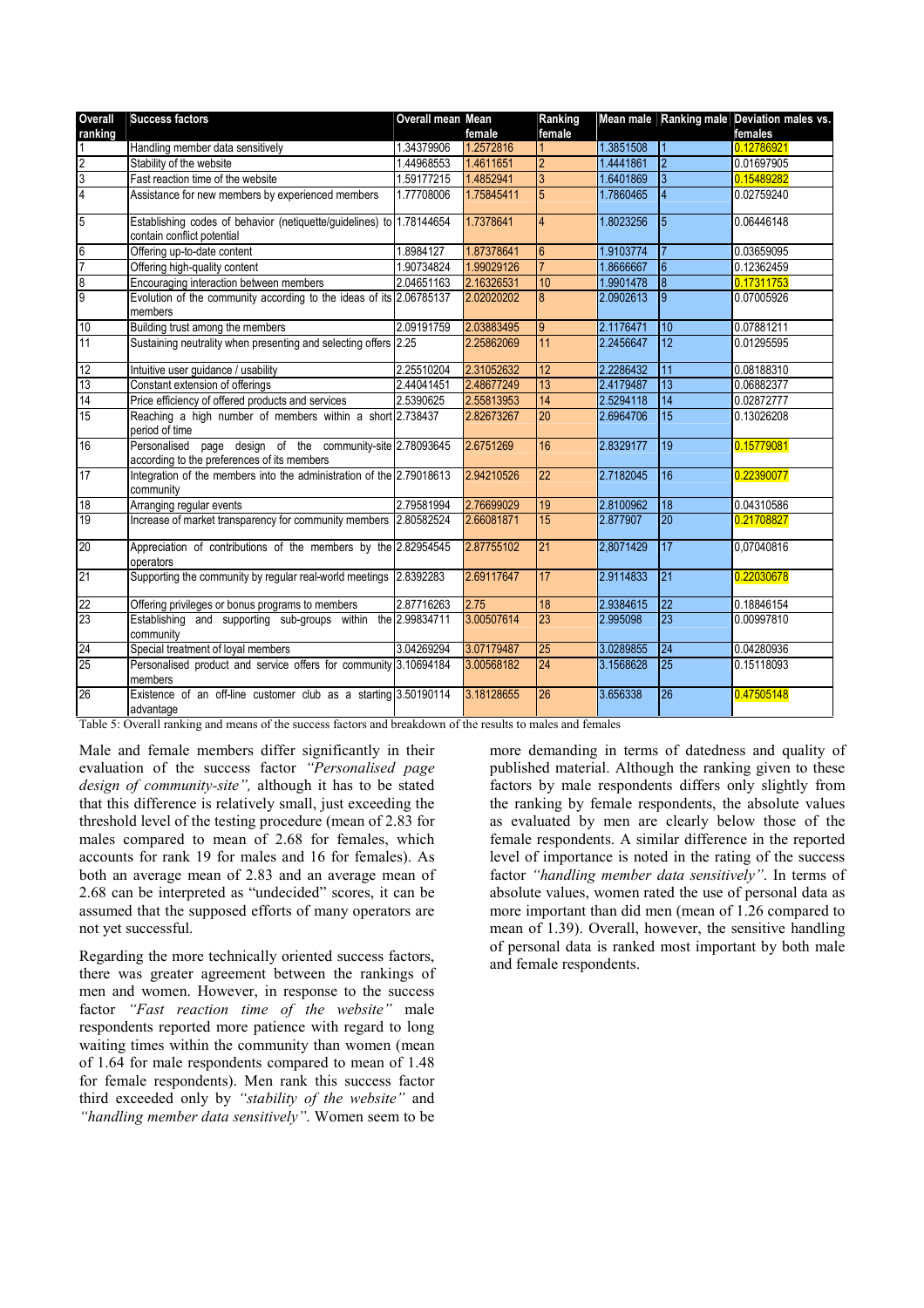# **4.3 Analysis of the success factors from the perspective of operators of virtual communities and comparison between statements made by operators of commercial and non-commercial virtual communities**

The conducted analysis demonstrated no **significant** differences in responses between operators of commercial and non-commercial communities. In spite of the missing pre-conditions for the analysis of the success factors, the results will be presented in table 6 as some of the means are very close to the threshold level of the testing procedure.

The differences between the success factors with the ID- # 20 and #25 are clearly apparent. Testing the differences on their significance, the threshold level is narrow.

 However, the differences are clear enough that no statements valid at this significance level could be formulated.

Therefore, the expected confrontation between<br>commercially and non-commercially oriented and non-commercially oriented communities was not demonstrated by the study results at least not from the operator respondent groups. Although disagreement between the operators was not apparent, the study results demonstrate a wide range of disagreement between the commercially oriented operators and the members as a whole.

| ranking<br>non-com.<br>non-com.<br>10<br>1.328767123<br>1.33333333<br>1.32352941<br>Handling member data sensitively<br>$\mathbf{1}$                                                                                                                                                                                                                                                                                                                                   | al<br>$\vert$ 1 | commerci non-com. vs.<br>commercial |
|------------------------------------------------------------------------------------------------------------------------------------------------------------------------------------------------------------------------------------------------------------------------------------------------------------------------------------------------------------------------------------------------------------------------------------------------------------------------|-----------------|-------------------------------------|
|                                                                                                                                                                                                                                                                                                                                                                                                                                                                        |                 |                                     |
|                                                                                                                                                                                                                                                                                                                                                                                                                                                                        |                 |                                     |
|                                                                                                                                                                                                                                                                                                                                                                                                                                                                        |                 | 0.00980392                          |
| 17<br>$\overline{2}$<br>$\overline{2}$<br>1.51282051<br>Stability of the website<br>1.534246575<br>1.55882353                                                                                                                                                                                                                                                                                                                                                          | $\overline{2}$  | 0.04600302                          |
| Short reaction time of the website<br>3<br>1.561643836<br>1.56410256<br>1.55882353<br>3                                                                                                                                                                                                                                                                                                                                                                                | $\overline{3}$  | 0.00527903                          |
| $\frac{16}{4}$<br>1.638024076<br>5<br>$\overline{4}$<br>1.69230769<br>1.57575758<br>Offering up-to-date content                                                                                                                                                                                                                                                                                                                                                        | $\overline{4}$  | 0.11655012                          |
| Establishing codes of behavior (netiquette/guidelines) to<br>1.87179487<br>$6\overline{6}$<br>9<br>1.733914487<br>1.57575758<br>contain conflict potential                                                                                                                                                                                                                                                                                                             | 5               | 0.29603730                          |
| $\overline{3}$<br>Evolution of the community according to the ideas of its<br>10<br>1.856164384<br>1.94871795<br>10<br>1.75000000<br>members                                                                                                                                                                                                                                                                                                                           | $6\overline{6}$ | 0.19871795                          |
| 26<br>Continuous community-controlling with regard to the<br>5<br>1.72384807<br>1.69444444<br>$6\overline{6}$<br>1.75757576<br>satisfaction of its members                                                                                                                                                                                                                                                                                                             |                 | 0.06313131                          |
| $\overline{7}$<br>Assistance for new members by experienced members<br>1.750103778<br>1.74358974<br>8<br>8<br>1.75757576                                                                                                                                                                                                                                                                                                                                               | $\overline{8}$  | 0.01398601                          |
| 19<br>1.73684211<br>Encouraging interaction between members<br>9<br>1.760612615<br>1.78787879                                                                                                                                                                                                                                                                                                                                                                          | $\overline{9}$  | 0.05103668                          |
| 12<br>11<br>1.900878463<br>1.97297297<br>11<br>Intuitive user guidance / usability<br>1.81818182                                                                                                                                                                                                                                                                                                                                                                       | 10              | 0.15479115                          |
| 4<br>Offering high-quality content<br>1.749143836<br>1.66666667<br>1.84375000                                                                                                                                                                                                                                                                                                                                                                                          | 11              | 0.17708333                          |
| 5<br>20<br>20<br>20<br>20<br>13<br>Building trust among members<br>12<br>2.054794521<br>2.15384615<br>1.94117647                                                                                                                                                                                                                                                                                                                                                       | 12              | 0.21266968                          |
| Sustaining neutrality when presenting and selecting offers 15<br>17<br>2.219983884<br>2.41176471<br>2.00000000                                                                                                                                                                                                                                                                                                                                                         | 13              | 0.41176471                          |
| 14<br>Continuous community-controlling with regard to growth 14<br>2.166755619<br>2.28571429<br>2.03030303<br>of the number of members                                                                                                                                                                                                                                                                                                                                 | 14              | 0.25541126                          |
| 24<br>Continuous community-controlling with regard to the 16<br>2.44444444<br>19<br>2.251556663<br>2.03030303<br>frequency of visits                                                                                                                                                                                                                                                                                                                                   | 15              | 0.41414141                          |
| 28<br>Constant extension of offerings<br>2.14285714<br>13<br>2.1327759<br>12<br>2.12121212                                                                                                                                                                                                                                                                                                                                                                             | 16              | 0.02164502                          |
| 29<br>15<br>17<br>2.39393939<br>2.12121212<br>Building a strong trademark<br>2.266915733                                                                                                                                                                                                                                                                                                                                                                               | 17              | 0.27272727                          |
| 18<br>$\overline{22}$<br>Price efficiency of offered products and services<br>$\overline{20}$<br>2.23333333<br>2.471200261<br>2.67857143                                                                                                                                                                                                                                                                                                                               | 18              | 0.44523810                          |
| $\overline{22}$<br>24<br>Personalised product and service offers for members<br>2,550452544<br>2,78125000<br>2,28571429                                                                                                                                                                                                                                                                                                                                                | 19              | 0,49553571                          |
| $\frac{22}{11} - \frac{11}{11} - \frac{11}{15} - \frac{11}{15} - \frac{11}{15} - \frac{11}{15} - \frac{11}{15} - \frac{11}{15} - \frac{11}{15} - \frac{11}{15} - \frac{11}{15} - \frac{11}{15} - \frac{11}{15} - \frac{11}{15} - \frac{11}{15} - \frac{11}{15} - \frac{11}{15} - \frac{11}{15} - \frac{11}{15} - \frac{11}{15} - \frac{11}{15} - \frac{11}{15} -$<br>16<br>18<br>2.347873107<br>2.39473684<br>2.29411765<br>High number of members within a short term | 20              | 0.10061920                          |
| 19<br>18<br>Arranging regular events<br>2.416355334<br>2.43589744<br>2.39393939                                                                                                                                                                                                                                                                                                                                                                                        | 21              | 0.04195804                          |
| 23<br>23<br>2.563129492<br>2.68421053<br>2.42424242<br>Supporting the community by regular real-world meetings                                                                                                                                                                                                                                                                                                                                                         | $\overline{22}$ | 0.25996810                          |
| 20<br>21<br>2.508509755<br>2.55555556<br>2.45454545<br>Focusing on one target audience                                                                                                                                                                                                                                                                                                                                                                                 | 23              | 0.10101010                          |
| 25<br>26<br>Appreciation of contributions of members by the operator<br>2.743046907<br>2.88888889<br>2.57575758                                                                                                                                                                                                                                                                                                                                                        | 24              | 0.31313131                          |
| 3.11764706<br>30<br>2.876551168<br>2.60000000<br>Offering privileges or bonus programs to members<br>28                                                                                                                                                                                                                                                                                                                                                                | 25              | 0.51764706                          |
| $\overline{21}$<br>Integration of members into the administration of the 24<br>2.648972603<br>2.61538462<br>2.68750000<br>community                                                                                                                                                                                                                                                                                                                                    | 26              | 0.07211538                          |
| 21<br>$\overline{29}$<br>2.880045452<br>3.02857143<br>29<br>Special treatment for loyal members<br>2.70967742                                                                                                                                                                                                                                                                                                                                                          | 27              | 0.31889401                          |
| 27<br>Defining sources of revenue as starting condition when 30<br>2.957685099<br>3.16129032<br>31<br>2.72413793<br>building a virtual community                                                                                                                                                                                                                                                                                                                       | 28              | 0.43715239                          |
| 13<br>Personalised page design of the community site 26<br>25<br>2.774562496<br>2.81578947<br>2.72727273<br>according to the preferences of its members                                                                                                                                                                                                                                                                                                                | 29              | 0.08851675                          |
| 14<br>Establishing and supporting sub-groups within the 27<br>2.89473684<br>27<br>2.873194818<br>2.84848485<br>community                                                                                                                                                                                                                                                                                                                                               | 30              | 0.04625199                          |
| 31<br>31<br>3.041016981<br>2.96428571<br>$\overline{28}$<br>3.12903226<br>Increasing market transparency for members                                                                                                                                                                                                                                                                                                                                                   | 31              | 0.16474654                          |
| 30<br>32<br>Existence of an offline customer club as starting 32<br>3.540554955 3.29032258<br>3.82758621<br>advantage                                                                                                                                                                                                                                                                                                                                                  | 32              | 0.53726363                          |

Table 6: Overall ranking and means of the success factors of the operators and breakdown of the results into commercial and noncommercial operators, arranged by the ranking of all statements by operators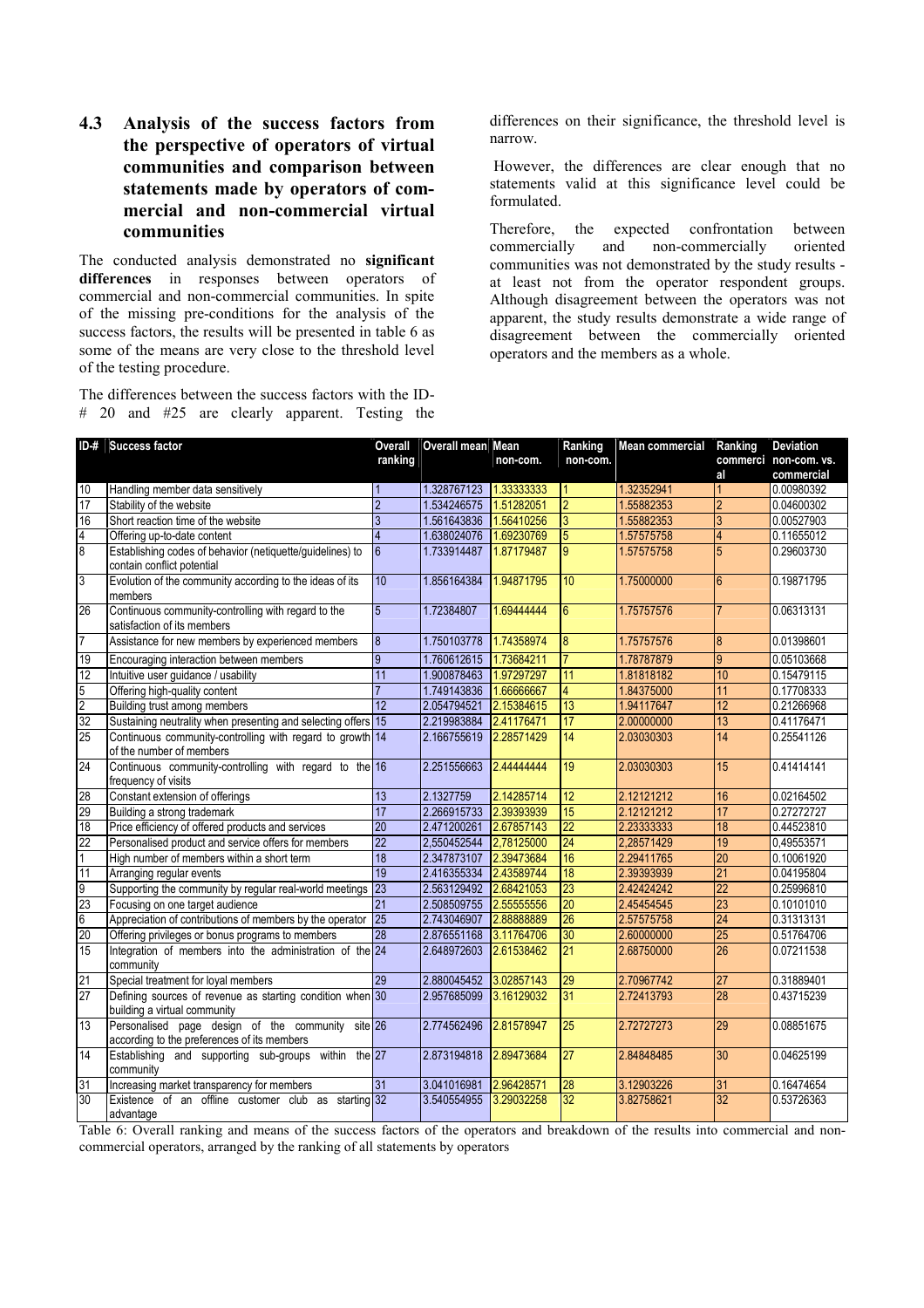#### **4.4 Comparison between the Operators and the Members of Virtual Communities**

# **4.4.1 Comparison between non-commercial operators of virtual communities and members**

Presuming that operators without commercial motivation deal with "their" community because of an intrinsic motivation, few differences between members of virtual communities and non-commercial operators should be expected (see also fig. 3).



Figure 2: Evaluation of success factors by non-commercial operators and members

Supporting this assumption, only two success factors of significant difference could be identified

- ID-# 11: Arranging regular events
- ID-#19: Encouraging interaction between members

Taking into account that the success factor evaluated as least important by members accounts for a mean of 3.5, the average importance of 2.8 for *"arranging regular events"* seems to be relatively deflating. This result is even more surprising as the literature describes events as refreshing for community life and attractive to members [11]. Operators on average evaluate the importance of this success factor higher than members do (mean 2.44). Nevertheless the relatively low interest in events of community members of both genders remains surprising. Another unexpected result was the evaluation of the clearly community-oriented success factor *"encouraging interaction between members"*, which was evaluated higher than the previously mentioned success factor (mean of 2.05 for members and a mean of 1.74 for operators). Overall the "population" of the community seems to prefer interacting without supporting influence from the outside.

The small number of differences between noncommercial operators and members demonstrated, to a large extent, that non-commercial operators and members were in agreement on factors that contribute to the success of virtual communities.

#### **4.4.2 Comparison between the statements of commercial operators of virtual communities and members**

Operators of commercially oriented communities are strongly dependent on the satisfaction and buying practices of their current and potential members for their success. In this light, the high number of significant deviations between members and commercial operators was especially surprising (to better visualise this result a frequency polygon was chosen, see figure 3). In the sample, operators and members identified somewhat different criteria as important for the community. The following success factors will be discussed in more detail:

- ID-#1: Reaching a high number of members in a short peroid of time
- ID- $#3$ : Evolution of the community according to the ideas of the members
- ID-#4: Offering of up-to-date content
- ID-#9: Supporting the community by regular realworld meetings
- ID-#11: Arranging regular events
- ID-#12: Intuitive user guidance / usability
- ID-#22: Personalised product and service offers for members



Figure 3: Evaluation of success factors by commercial operators and members

Although the success factor *"reaching a high number of members within a short period of time"* was ranked number 20 by commercial operators, an average importance of 2.29 was reported as compared to an average importance of 2.74 for members which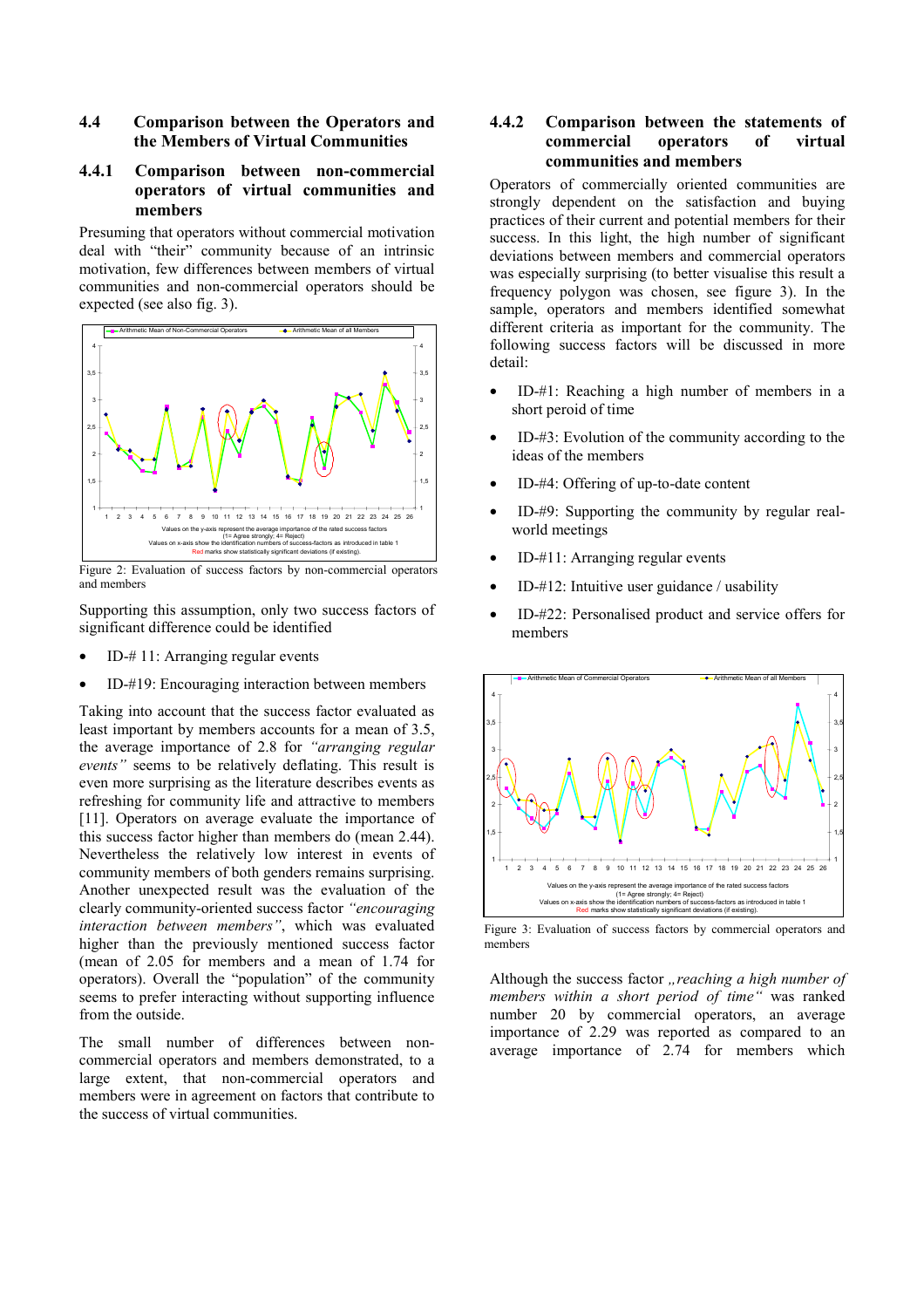coincides with rank  $15$  in their ranking list<sup>13</sup>. This result supports the assumption that reaching a large number of members within a short period of time is important to operators because of their dependency on day-to-day business. Even if not as much revenue is generated as may have been anticipated during the initial phases of a community , frequent visitors and a growing number of members are good predictors of future growth in revenue. In contrast, the members responding to this survey seem to prefer smaller-sized communities or at least, they do not see a high number of members as a pre-condition for their participation in a community. This is an unexpected result taking into account that respondents ranked *"establishing and supporting subgroups within the community"* on position 23 (of 26). If smaller group sizes are indeed preferred, this factor could be expected to be ranked higher.

When comparing both graphs in figure 3, it can be stated that for each of the relevant deviations, the group of operators evaluated the success factor to be more important than the members did.

Most clearly this phenomenon occurs for the success factors *"Intuitive user guidance / usability"* and *"Personalised product and service offers for members"*. In the case of *"Personalised product and service offers for members"* the threshold level of the test statistics is exceeded more than twice (mean of 2.29 for operators compared to mean of 3.11 for members).

In this study it can neither be conformed nor declined whether personalised offers influenced the community members. . As *"Handling member data sensitively"* was clearly ranked highest, the described result for *"Personalised product and service offers for members"*  was not surprising. But, as operators survive by selling products or services no matter whether they have other sources of revenue or not, they evaluate them as highly important. It can be assumed that the participating members were mostly active in non-commercial communities and are therefore extremely critical towards commercialisation.

# **4.4.3 Comparison between the statements of all operators and members**

After the detailed comparisons in the two previous sections, an additional comparison might seem to be unnecessary. However, because of the increased sample size (taking all operators into consideration) and the slightly changed variance of the statements, the testing procedure reveals one additional deviation:

• ID-#23: Constant extension of offerings.

The *"constant extension of offerings*" was evaluated to be more important to community operators (mean=2.12) than to community members (mean=2.44). Operators consider the extension of their offerings as a natural evolution. By extending their offerings they distinguish themselves from other communities and attempt to open up new markets. Members did not consider this success factor as unattractive. However, this factor did not mean as much to them as for example *"sustaining neutrality when presenting and selecting offers"* (mean of 2.25)*.*

# **5. Conclusion and outlook for future research**

The following ten hypotheses for building and managing virtual communitites can be derived from the previously described results:

| <b>Hypothesis 1:</b> The design of a technically performant platform with high<br>stability and technical security is one of the most important success factors<br>for a virtual community.                                                                                                                                                                                                                                                       |
|---------------------------------------------------------------------------------------------------------------------------------------------------------------------------------------------------------------------------------------------------------------------------------------------------------------------------------------------------------------------------------------------------------------------------------------------------|
| <b>Hypothesis 2:</b> A limitation to communication-/interaction-services is only<br>promising for a short period of time. When aiming at sustainable success<br>of a community, in addition to user-generated-content, high-quality and up-<br>to-date information should be provided.                                                                                                                                                            |
| <b>Hypothesis 3:</b> Handling member data / profiles sensitively is a vital success<br>factor. Selling user data to third parties is counterproductive.                                                                                                                                                                                                                                                                                           |
| <b>Hypothesis 4:</b> The creation of personalised offerings is hardly ever<br>promising.                                                                                                                                                                                                                                                                                                                                                          |
| <b>Hypothesis 5:</b> Community managers should both be able to react quickly to<br>eventual problems and intervene in community life as little as possible.                                                                                                                                                                                                                                                                                       |
| Hypothesis 6: Although real-life events are important elements to increase<br>interactivity in virtual communities, they are evaluated of lesser<br>importantance to community members than to operators. Therefore, events<br>should not be organised too often. It is more promising to limit this sort of<br>activities to only a few events that are announced a long time in advance.                                                        |
| <b>Hypothesis 7:</b> Before changing lay-out or functionalities of a community<br>site, it is important to give members the possibility to take part in the<br>modification of design/functionality or the extension of the offerings first.                                                                                                                                                                                                      |
| Hypothesis 8: Male community members are motivated to take part in a<br>virtual community by the possibility to easily make new contacts without<br>commitment. They do not wish to transfer these contacts into real-life. Most<br>often they make new contacts because they look for information. Building<br>up social capital is more important to male community members than to<br>females.                                                 |
| <b>Hypothesis 9:</b> Female community members are often motivated to take part<br>in a virtual community in order to carry on existing contacts without limits of<br>time and place or in order to extend new "online" contacts into real-life.<br>They are more interested in social interaction than men and less interested<br>in building up social capital (e.g. by performing tasks in the community or<br>by frequently posting messages). |
| <b>Hypothesis 10:</b> It is more important to operators of virtual communities to<br>sustain neutrality than to constantly extend their offerings for community<br>members.                                                                                                                                                                                                                                                                       |

Most importantly, this study revealed that both operators and members of virtual communities clearly focus on performance, security, and up-to-datedness and quality of the content. In this study "typical" success factors of virtual communities, as found in the literature, were rated rather low. The respondents were not focused on the existence of sub-groups, special treatments,

 $\overline{13}$ It should be taken into account that 32 success factors were presented to the operators whereas only 26 were presented to the members of virtual communities.